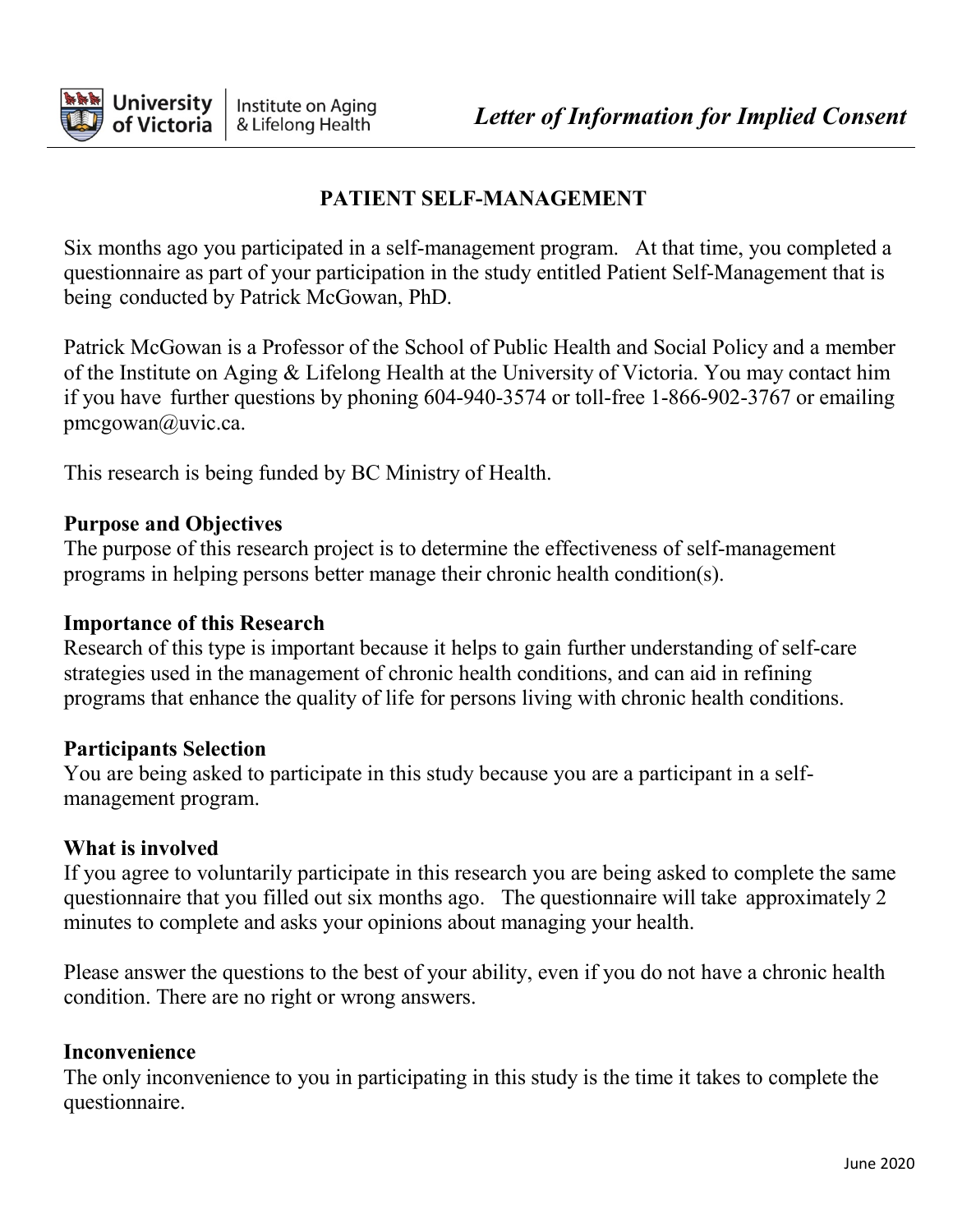### **Risks**

There are no known or anticipated risks to you by participating in this research.

## **Benefits**

The potential benefits of your participation in this research include ensuring that persons with chronic health conditions receive effective self-management programs and that the results will contribute to the body of knowledge on self-management of chronic illness.

## **Voluntary Participation**

Your participation in this research must be completely voluntary. If you decide to participate, you may withdraw at any time without any consequences or any explanation. If you do withdraw from the study your questionnaire will not be used in the analysis and will be destroyed in a confidential manner (i.e., paper copies will be shredded and electronic data will be erased).

To withdraw from the study please contact the Research Office by calling toll free 1-866-902- 3767 or contacting the researcher, Dr. Patrick McGowan on 604-940-3574 or by email [pmcgowan@uvic.ca](mailto:pmcgowan@uvic.ca) or send a letter to Suite 210, 4907 Chisholm Street, Delta, BC V4K 2K6.

You have the right to refuse to answer any question in the questionnaire. Your decision whether or not to participate in the research activities will in no way affect your continued participation in the six-session self-management program.

## **Anonymity**

In terms of protecting your anonymity, your identifying information (i.e., your name, address, phone number and email) will be known only to the research team for the purpose of contacting you to complete the second questionnaire. Personal identifiers will be removed from the questionnaire data and stored in a separate password protected computer file.

# **Confidentiality**

Your confidentiality and the confidentiality of the data will be protected by the following actions: 1) printing out this questionnaire once received online and deleting your name from the questionnaire and replacing it with a secret code number; and 2) describing the results in aggregate form, which means the results are put together and individuals are not identified.

During the study, your confidentiality and the confidentiality of the data will be protected by storing paper copies of data in a locked filing cabinet and protecting access to electronic data with computer passwords. Data will be stored only for the duration of the study. When reporting your results, your identity will remain confidential because only aggregate data, and not individual data, will be reported. Your individual privacy will be maintained in all published and written data resulting from the study.